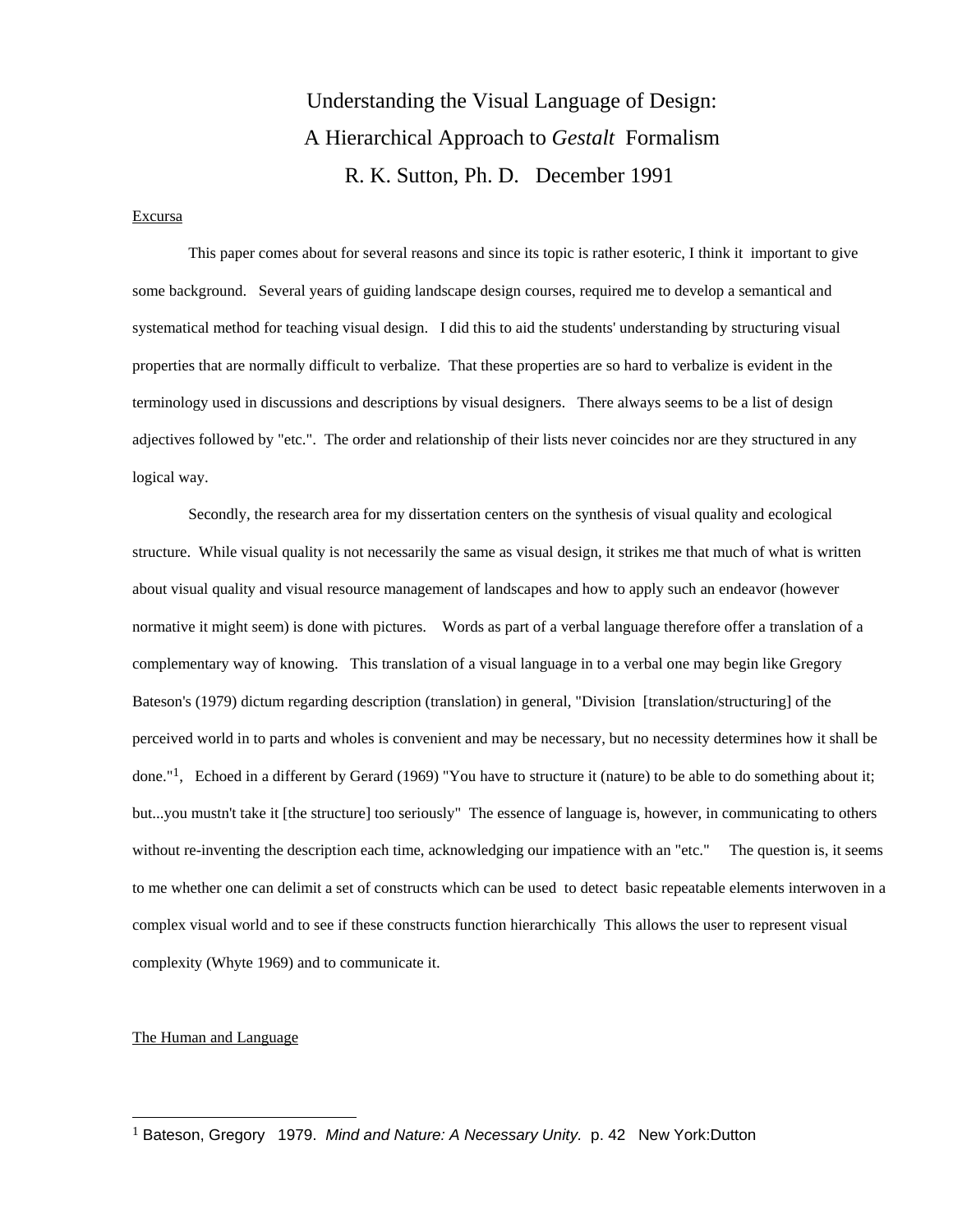According to Jon Lang (1985), "Writing, painting and architecture are all means of communicating ideas about society ..." If one is to communicate, there needs to be rules and structure, so abstract concepts such found in visual phenomena find consensus. Semanticist S. I. Hayakawa declares, ""Vision shares with speech the distinction of being the most important means by which apprehend reality."

 This paper allowed me to start reading about design and understanding it as a human language in which grammar is simply another way of denoting contextual shaping. (Bateson 1979). Bateson also states that "things can only enter the world of communication and meaning by their names, qualities, or attributes." Verbal language deals mainly with names, visual language mostly with qualities and attributes. Visual rules would make it a linguistic, complementary way of knowing about reality. Gardner (1982) notes anthropologist Levi-Strauss as indicating "...the principal feature of all minds is to classify..." "Individuals devise concepts and comparisons ...because they satisfy cognitive constraints (they are good to 'think with')." Biologist, Lancelot Law Whyte (1969) understands the language and the observer in the system,

"As humans, we belong to that component of nature given to organizing and structuring. We not only physically organize ourselves and our environment, but we also organize our perceptions of the physical world into abstract structures. When we project these abstractions back onto the physical world, their usefulness leads us to surmise that they reflect to some degree a structure possessing independent existence."

 A language consists of a set of recognizable, mutually agreed upon symbols which convey meaning. It is different for verbal and visual languages. These symbols can change in meaning as the observer or receiver understands them in various contexts. A verbal language is a complex system of discursive symbolism in which Susan Langer states in Gardner (1982),

"one notes the meaning of each term, combines them according to accepted rules of syntax and arrives at a commonly shared meaning..[as opposed to]..Presentational symbolism [occurs when] an idea could be gleaned from a picture. [They] present themselves and must be apprehended as a whole, moreover, they operate primarily through shades of meaning, nuances, connotations and feelings."

Yet one must not expect a visual language to be a direct analog of the verbal as does Nelson Goodman, who is concerned with "notationality"- a reproducible set of symbols which will provide meaning. He says,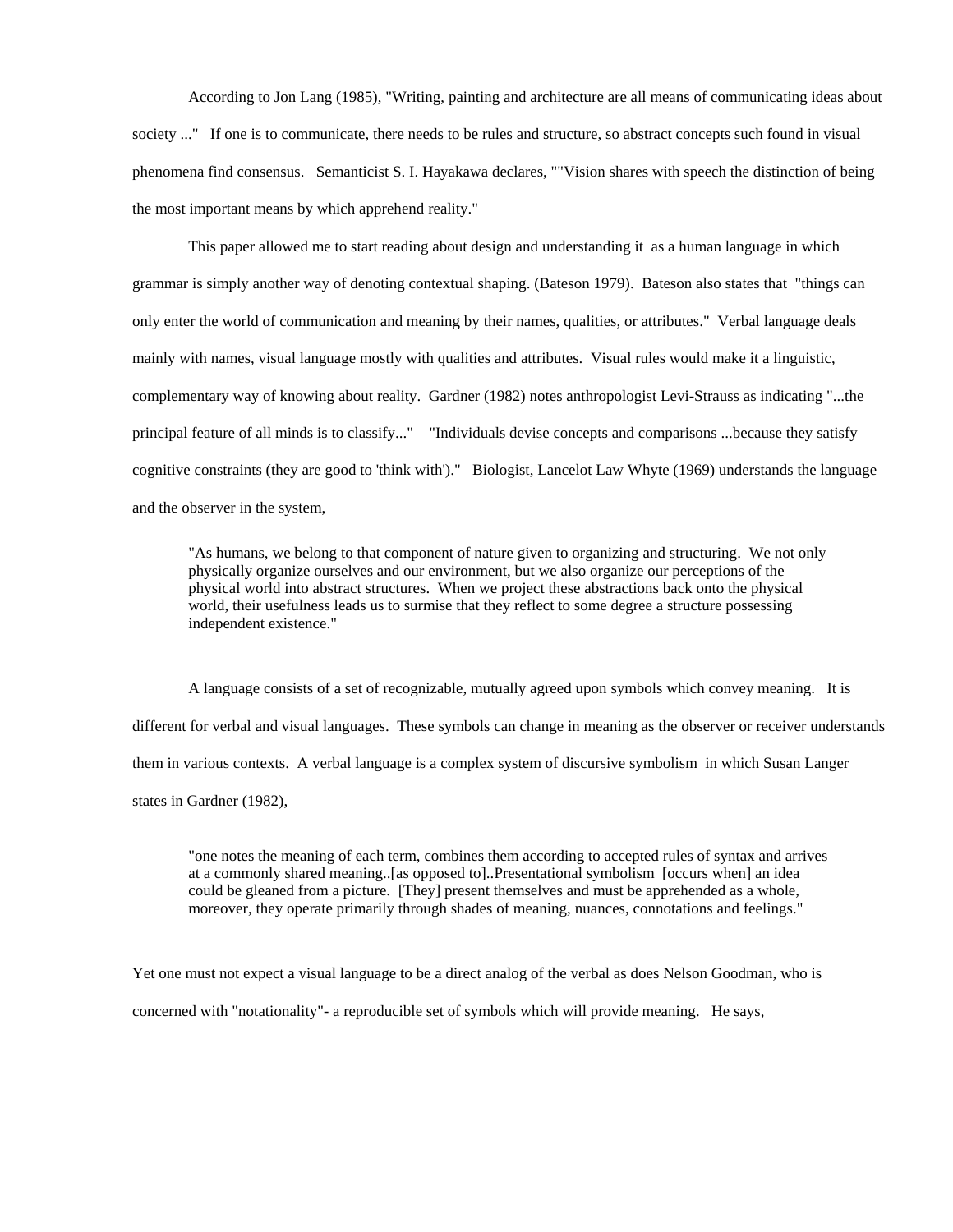"visual language does not have notationality,"... because " the meaning universe of language is chockfull of ambiguity, redundancy, and other blurring features. ...[A]rtforms such as painting, and sculpture violate all criteria of notationality. One can not ascertain what the constituent elements are (there are no equivalents to words or notes in paintings), or how the might conceivably be combined, or what the elements of the work or the work as a whole stand for or represent."

#### The Problem

 The theory of *Gestalt* psychology has been a major influence in environmental design. It posits that the brain immediately organizes inputs and that much of what humans perceive is in the visual mode. Other approaches to perception, namely transactionalist (experiential) (Ittleson et al 1976) and ecological (Gibson 1979) have questioned these *Gestalt* concepts. Though Gyorgy Kepes, a leading exponent of *Gestalt* design did not rule out other approaches:

"One does not see every aspect of visible things and events; one selects and arranges the visual stimulations according to one's attitude toward [them]. To the same degree that the knowledge of the environment and the habits and attitudes toward the environment change, the visual habits of representation will also change." p.68

 In order to provide structure as a learning aid for my students, I first began with a simple two-dimensional matrix trying to relate each descriptive term one to another. This did not work ; there was not a simple, one to one correspondence. Certain things appeared to be fundamentally irreducible, (what I called elements). Others did not, but still depended on elements for their coming into being. In this paper I have selected the *Gestalt* theoretical approach to viewing visual elements and will attempt to show their complex relationships work as a hierarchically structured visual language.

 The rise of *Gestalt* theories in Germany influenced architects of the *Bauhaus* and abstract visual artists. Its attractions, the concepts of form, isomorphism, and field forces and 'laws' of structure, may have been of most interest to visual artists who tend to have a developed sense of visual structure that is imposed on a scene. In this respect, a visually-oriented artist is not unlike a scientist in a system of observer and observed. The artist and the scientist in this system are both interested in humanly-scaled phenomena as noted by Allen and Starr (1982),

"The artist focuses his attention on the inconsistencies between expectations and what unfolds. The inconsistencies then draw attention to what has been taken for granted or what it is to be human; the apparent contradictions focus on human scale.....Both the artist and the scientist are conscious of the human scale, but the artist celebrates it while the scientist tries to eliminate its effect."

*Form* is a basic concept in visual organization revealing itself as an identifiable entity. *Isomorphism*, as such, will not be used in the hierarchical approach, except that it is the hypothesized neurological analog which requires the mind to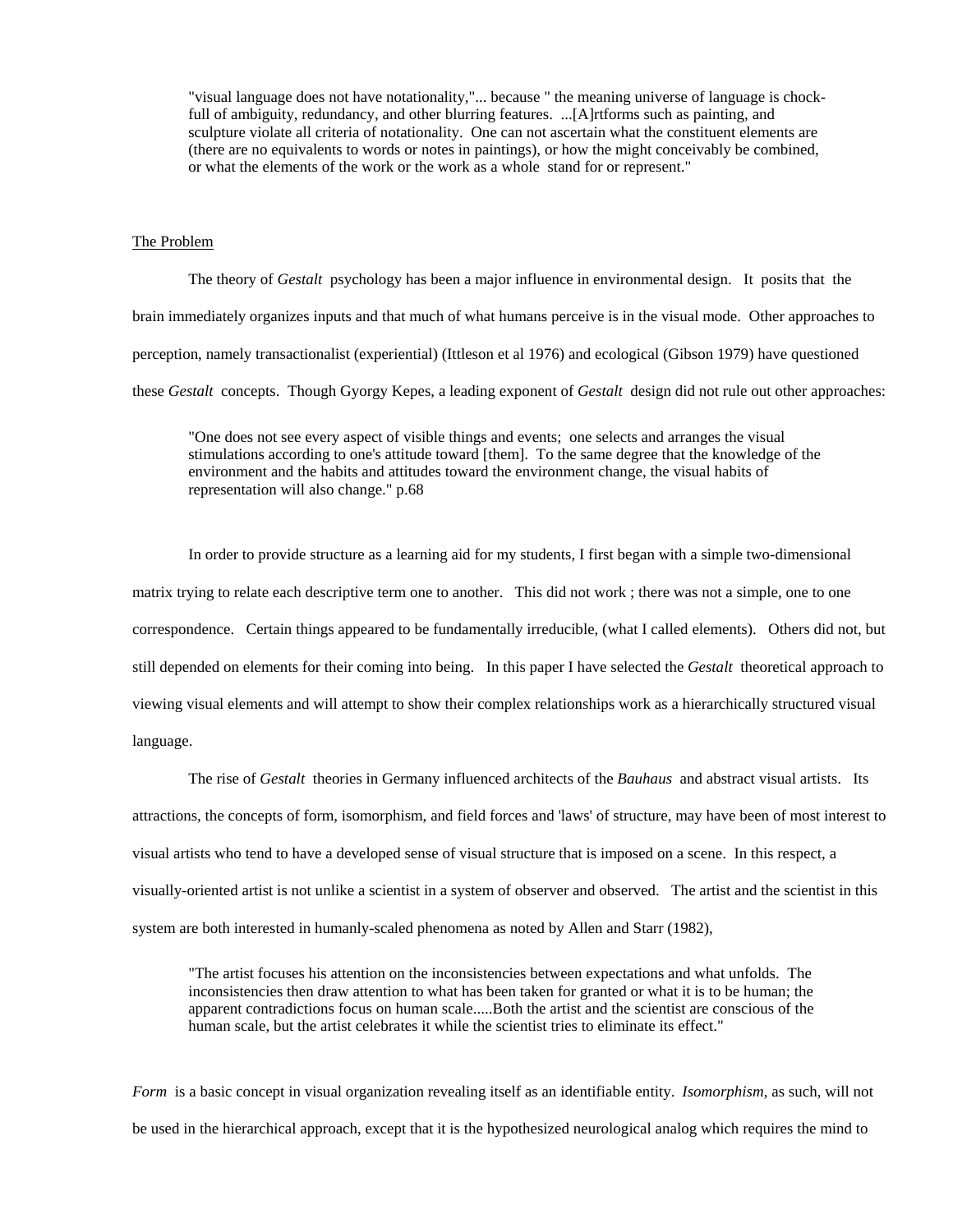spontaneously create (see) form. Arnhem (1965) in effect sees isomorphism as a precognitive 'hotwire' in the physiological processes of the brain. The last basic concept is that of *field forces* , which is more complex than that of *form* , because it is not a physiological effect. It is situational (contextual), dealing with the relationships, direction and magnitude, between two or more forms. According to Lang (1985) "It is governed by the principle of *Pragnanz* and takes the most stable form under the circumstances." Though not normally described as such in *Gestalt* theory, I believe *Pragnanz* occurs differently in different observers and is compatible with both the Transactional and Ecological views of perception.

 Forms are entities seen as figures against backgrounds. It is analogous to Bateson's (1979) "news of a difference that makes a difference." It is the basic level of structure which allows an observation to be made. We do not organize extracted figures from a background without applying these laws: *proximity, similarity, closure, continuance, closedness, area,* and *symmetry* (Lang 1985). "Proximity is the simplest condition of organization." Kepes (1944) p. 46. In *proximity*, objects that are closer together are grouped (aggregated) into a larger (more stable?) structure to provide the simplest interpretation. This can however be modified by *similarity* when if some of the aggregated objects have like, color, shape, and texture. When neither of these laws holds sway, ambiguity is present; then rescanning of objects by the eye creates an unsettling unstable attribute in the observer called tension. *Closure*  dictates that "incomplete" visual objects will tend to be completed and seen as a whole, based on an implied extension of the parts to create such a whole. As with *similarity* ambiguity as to what would be the simplest projected whole leads to instability and tension. Closely related to *similarity,* and *closure,* is *continuance* which directs observers to understand continuous objects as one. This is most common in the form of implied lines extending between isolated objects in the visual field. Weaker "laws" are *closedness* and *area*. *Closedness* requires that an object is defined by the line (edge) which surrounds it and an area is seen as a figure if it is small and a field if it is large. *Symmetry* is stated to imbue a closed area relatively more importance. These "laws" are obviously open to a range of ambiguity, tension and hence instability.

## An Overview of Hierarchy Theory

 Simply put, hierarchy is a tool to structure complexity. In it a number of levels decompose in to smaller sublevels and simultaneously compose to higher levels. However they are not mere aggregations but wholistic units. Hierarchy theory is especially useful in defining interfaces between two levels. These levels and their relationships are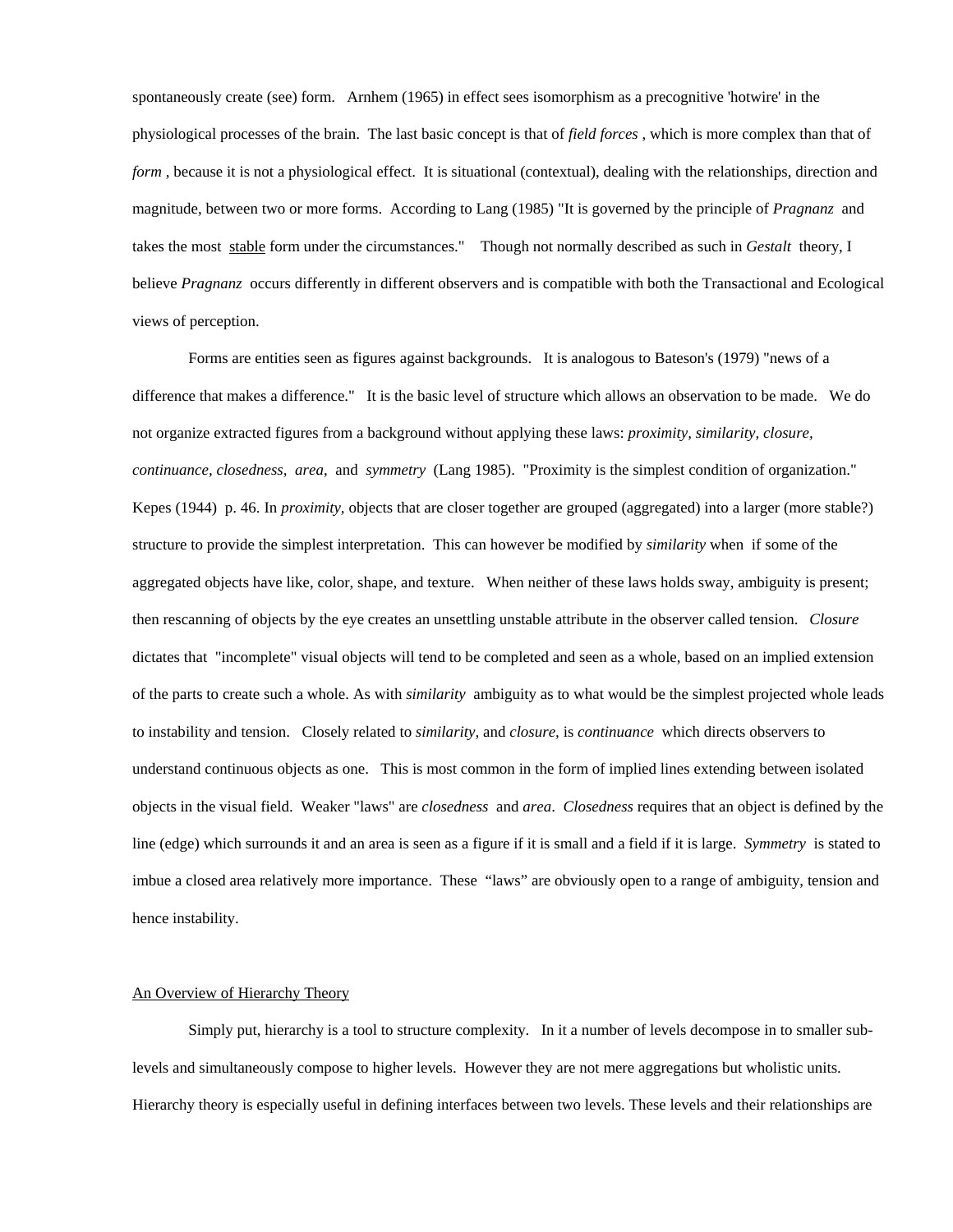governed by rules. Mesarovic and Macko (Whyte 1969) describe several which are of potential use in the ordering of visual language.

1) They take note of descriptors: "For each level there is a set of relevant features, variables, laws, and principles in terms of which the system's behavior is described." p. 30

2) They describe interrelationships: "For such a hierarchy to be effective it is necessary that the description on any level be considered independent of the description at other levels." p. 30

3) They position the observer in the system: "Selection of the strata (levels) in which a given system is described depends upon the observer, his knowledge and interest in the operation of the system....stratification is an interpretation of the system." p. 32 .

4) They delimit the inter-relationships between descriptors: "Each stratum (level) has its own set of terms, concepts and principles and what is considered as a system and its objects (descriptors) are different on each stratum. Furthermore, there is a hierarchy of objects and languages in which they are described." p. 33.John Platt has also noted that, "In general the internal language of a system [level] is never the same as its exchange language to the environment [next level up] or to other systems [on the same level]." (Whyte 1969 p.207)

5) They position the flow between levels: "By moving up the hierarchy, the description becomes broader and refers and refers to larger subsystems.. p. 35 .

### A Visual Language

A visual language is important to environmental designers so that they can translate between verbal concepts,, (i.e. the "naming" of Bateson (1979)) and the discursive and presentational symbolism of Langer (Gardner 1982). It can now address the *Gestaltic* way in which the 20th Century west, especially those designers of the 'Modern Movement" saw reality and attempted to interpret and reshape it.

"The reorganization of our visual habits so that we perceive not isolated 'things' in 'space' but structure, order and the relatedness of events in space-time, is perhaps the most profound kind of revolution possible--a revolution that is long overdue not only in art but all our experience." Hayakawa, S. I. 1939. *Language in Thought and Action*. New York: Harcourt-Brace.

 Using the gestalt visual imagery rules, I will attempt to create a hierarchical visual language. What are the basic descriptors that can be utilized? What can be used as a starting point?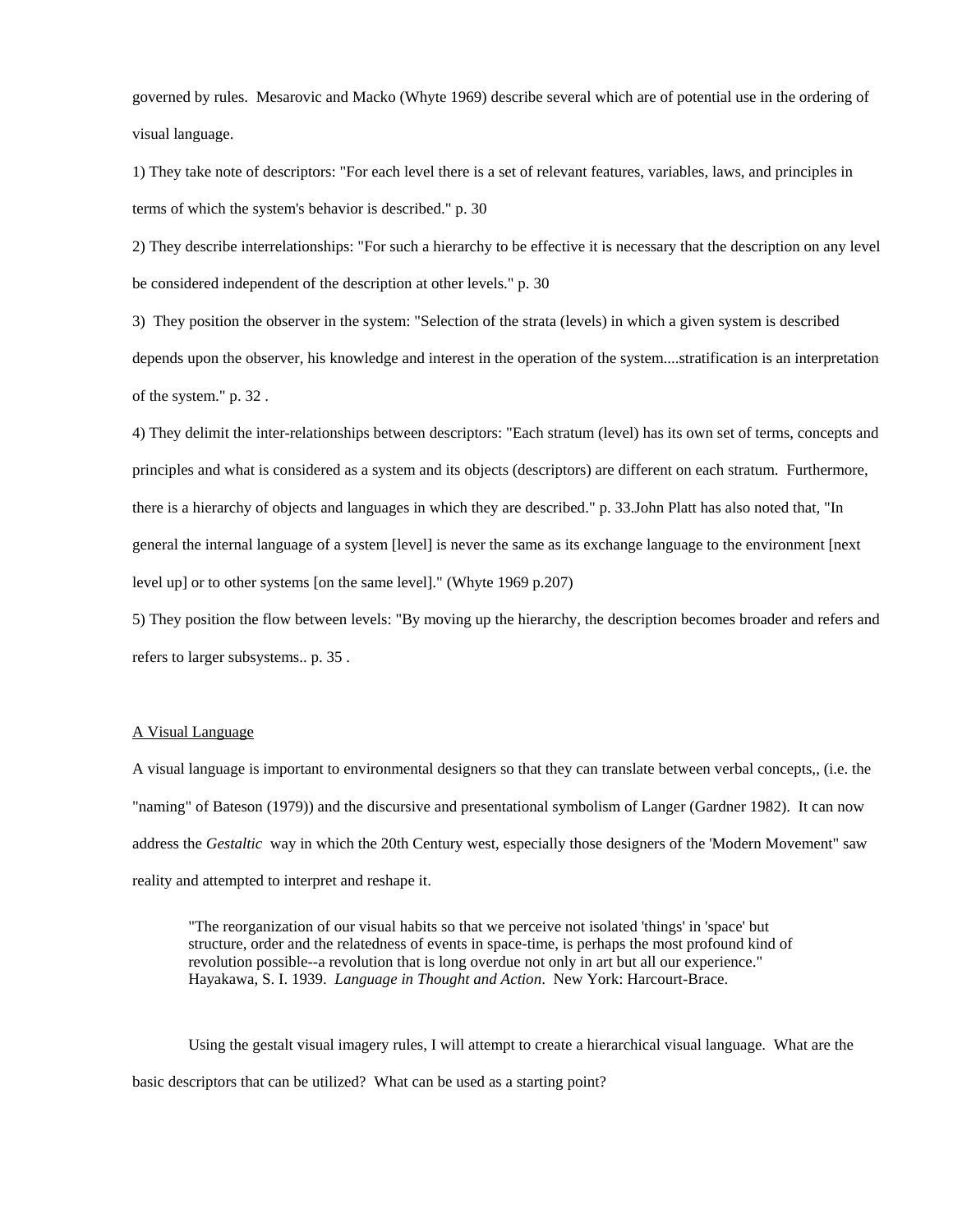Whyte (1969) suggests measurable properties such as, lengths, angles, time, masses, potentials, etc.) Because it is a basic element of Gestalt let us begin at one level with form. But how do we know form exists?

"Exposed to a visual field that in its light quality is to the slightest degree heterogeneous, one organizes that field into two opposing elements; into a figure against a background." (Kepes 1944 p. 31)

In animal camouflage, our reliance on elementary visual entities overpowers our learned knowledge of its form smears the animal into the background as if it never existed..

 What is it that separates it from the nothingness of background? Landscape architects Ian Laurie (1976) and Florence Bell Robinson (1940) among many others point to color and texture as definers of form. Nelson Goodman (1968) points to shape and color as "salient, specific qualities." When a color or texture reaches a threshold differentiating it from its background it immediate assumes a form. Laurie notes that color and texture are properties of surfaces. Robinson in her book *Planting Design*, emphasizes, "[Form] lies within finite boundaries of experience. And only in so far as color and texture partake of the limitations of form do they fall within the perception of the average individual....We think only in terms of form." p.61. She goes on elsewhere, "Line, color and texture are essentially expressions of form....They are so closely inter-related that any distinction or separation is arbitrary, purely for purposes of study." .p.60.

 The visual world is full of forms of differing colors and textures, each with an implied line as a boundary. As indicated earlier, boundaries are critical aspects in hierarchies.

"The boundary surface for one property ...will tend to coincide with the boundary surfaces for many other properties.. because the surfaces are *mutually re-enforcing*. I think this somewhat astonishing regularity of nature has not been sufficiency emphasized in perception-philosophy. It is this that makes it useful and possible for use to identify certain sharply defined regions of space as 'objects.' This is what makes a collection of properties a 'thing' rather than a smear of overlapping images." (Platt 1969. p. 203)

In the three dimensions of spatial reality, humans move through space and around mass. In so moving through space that movement assumes form as well according to Robinson, "Mass is composed of forms, form is built upon line or direction and both are bounded by silhouette. Thus mass and form, line and silhouette must be consider together," p.62. Even in an ecological sense as stated by Allen and Starr (1982), "The meaning and consequence of structural boundaries are more readily observed and so understood than functional boundaries." p.70.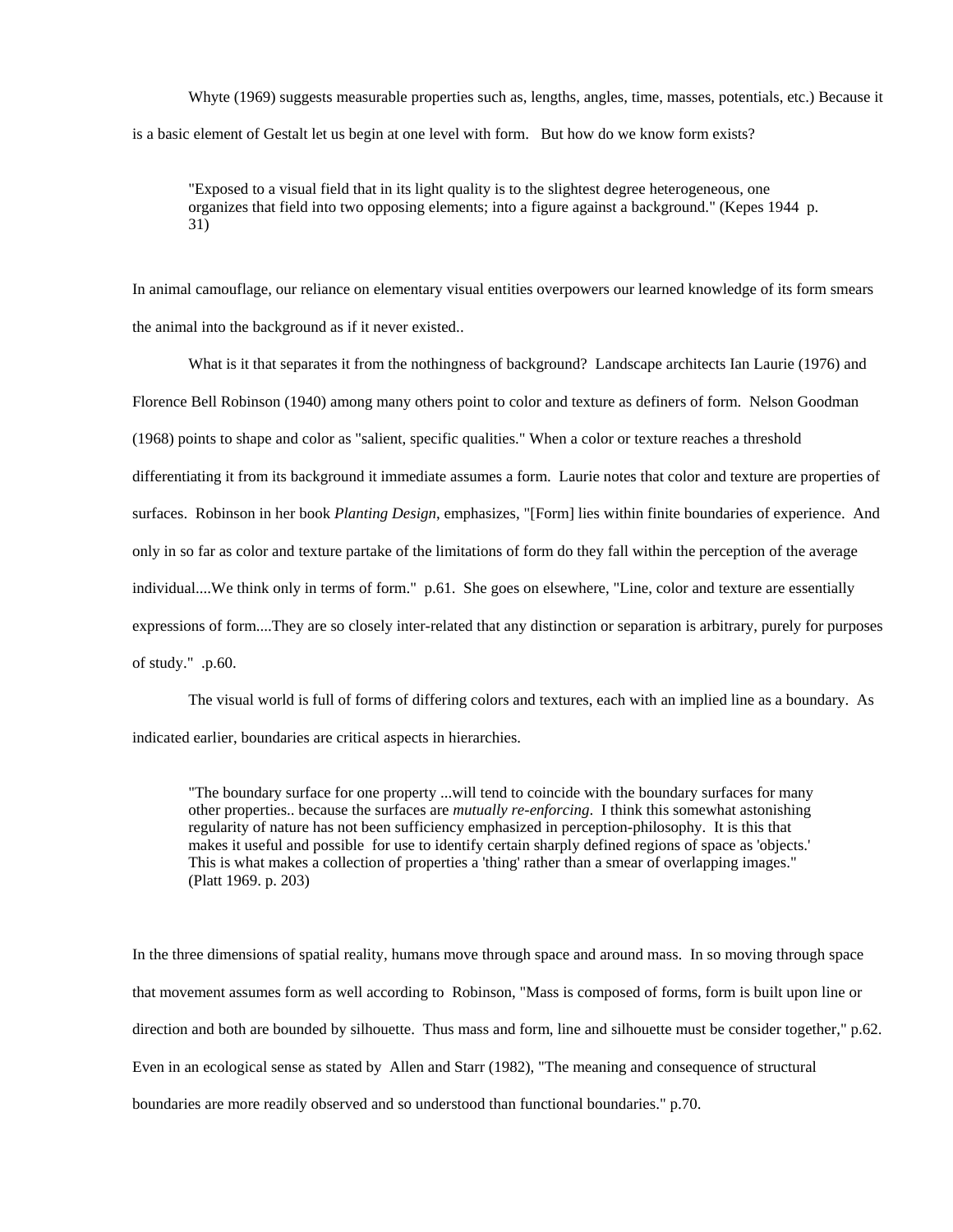Once a figure or figures emerge from the background, these objects begin to interact. Kepes (1944) describes

this wholistic system:

"..the optical units organized into spatial configurations become more than the sum of their component parts. These larger wholes form with other groups a still farther reaching unit , and this process continues until all possible relationships are exhausted. ... The number of units can be increased in so far as they do not interfere, forming further units. But when this point of saturation is reached, there is no further opportunity for plastic organization. A uniformity of surface is produced on new level." p. 51.

What, however, are the basic relationships that account for the process? They appear to be the law of gestalt

organization noted earlier, *proximity, similarity, closure, continuance, closedness, area,* and *symmetry* (Lang 1985).

Figure 1 shows a relationship between the basic visual unit, color, and its relationship with texture to create space. "Confronted with a complex optical field, one will reduce it to basic inter-relationships. Just as in nature there is a tendency to find the most economic surface unity in every formation, so in visual organization there is the tendency to find the most economic spatial unity in the ordering of the optical differences." p. 45.

Viewing a painting or a landscape we tend to concentrate, or so it seems, on the objects portrayed by the arrangement of

colored fields. However, hierarchical thinking and organization, places equal if not greater emphasis on the inter-

relationships. Here again Kepes (1944) demonstrates such thinking in a *Gestalt* approach to visual hierarchies: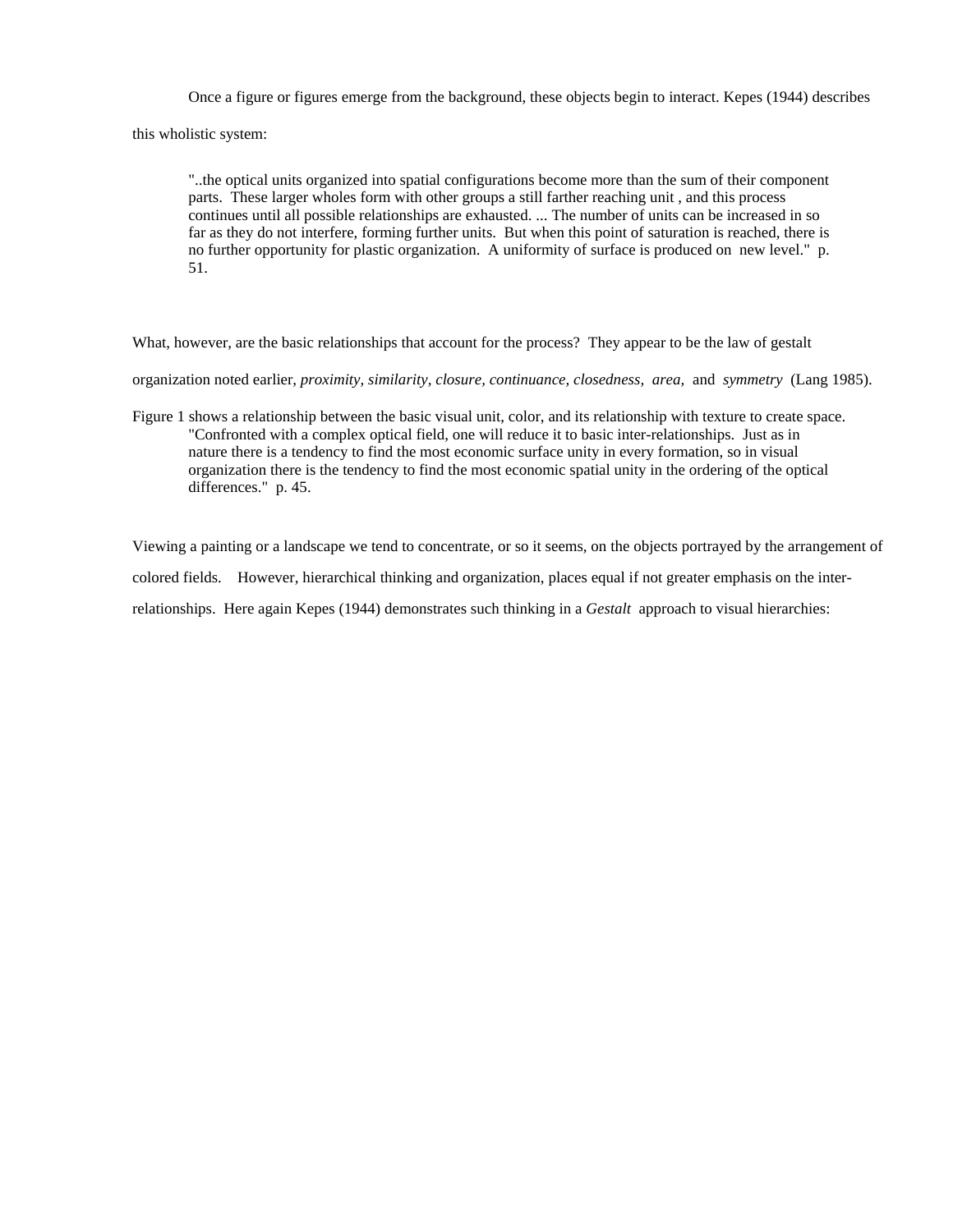"The forces of visual attraction--a point, a line, an area--exist in an optical background and act upon an optical field. This optical field is projected on the retinal surface of the eyes as an inseparable background for the distinct visual units. One can not, therefore perceive visual units as isolated entities but relationships....[they] derive their qualities in relationship to their respective backgrounds, ranging from immediate surrounding surface to the optical field as a whole." p. 17.



 **Hierarchical Relationships, Inputs and Outputs For Basic Elements of a Gestalt Visual Language**

Figure 1

At a sub-level, color is not a mere aggregation of physical properties. The interference patterns of various

juxtaposed colors dilute or attenuate; a final color emerges. The system is driven by the input of light energy that is

reflected to the eye. Kepes (1944) describes it this way:

"The actual visual elements are not only the focal points of this field; they are the concentrated energy. Color, value, texture, point, line area radiate different amounts of energy and thus each element or quality can encompass a different radius of the picture surface. These fields extend into every dimension and each field has its own unique form." p. 29.

Colored forms can also interact creating a shape grammar. For example Knight (1989) notes that a starting shape and a set of rules applied recursively makes a series of related shapes which he calls a language. A color grammar additionally incorporates a third rule that applies to the color field, It is "a continuous or discontinuous, finite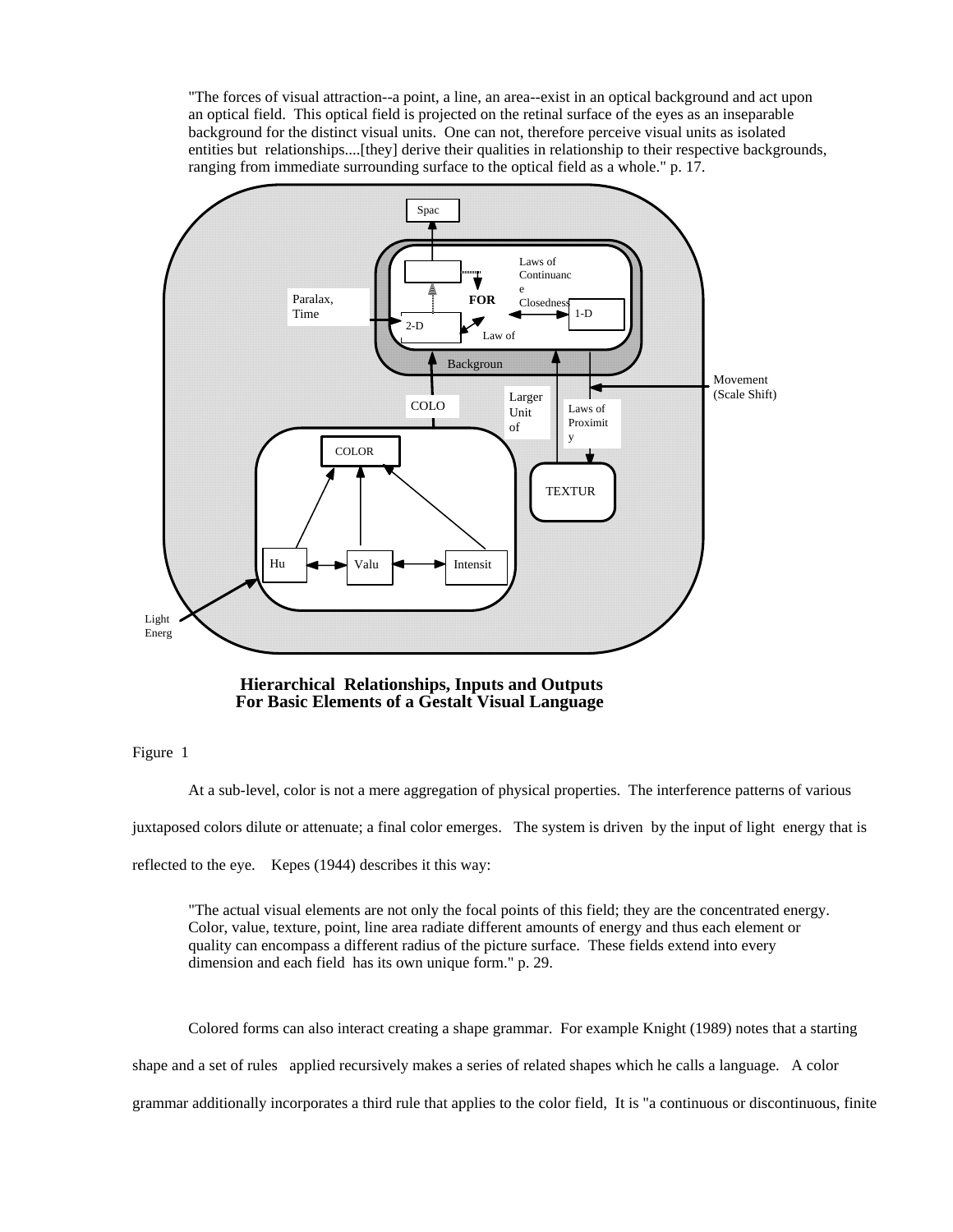region of space that is filled with one or more non-overlapping colors...formed from lower-level entities called color spots. Fields and spots differ from shapes and lines [in that they] are color defined as well as spatially defined" p. 419-420 Adding new energy to the system by parallax or movement brings about the emergence of a third dimension from what was originally a one or two-dimensional 'figure' form against a background or field. The emergence of depth appears according to Knight, "when fields overlap "..."[A] new relationship occurs; one not found in over-lapping lines. The four affects arising are, opacity/transparency and layering and weaving. Depending on the color and its opacity or transparency the relationship creates depth and therefore space, [something] not happening with simply overlaid lines." p 421

 As with any hierarchically arranged system, stability occurs when the constituent levels and their relationships are also stable. Moving about a landscape or adding new light sources disturbs the system, sending it into a dynamic reconstitution of forms. The system itself does not change, merely our attention to detail and scale. Kepes (1944) describes the process leading again to a stable visual system:

"The ultimate aim of plastic organization is a structure of movement that dictates the direction and progression and the progression toward ever new spatial relationships until the experience achieves it fullest spatial saturation." p. 52.

 Rhythm and sequence are higher level temporal and spatial relationships between forms (Kepes 1944). Because rhythm is driven by the searching of human vision, energy is expended. This energy results in greater consolidation of units, "in seeing organization and its relaxation upon balance. (Kepes 1944)." Arnhiem (1954) adds, "In a balanced composition all such factors as shape, direction and location are mutually determined by each other in such a way that not change seems possible and the whole assumes the character of "necessity" in all its parts. An unbalanced composition looks accidental, transitory and therefore invalid." p.12. Balance and simplicity appear to be relationships which bestow stability. For example, symmetry as a law of *Gestalt* organization comes about by simple balance of forms equidistance from an axis. Sequence is the linear order and direction of the rhythmic movement.

 Robinson (1940) has posed several rules of combination in planting design which tend to produce stable (harmonious) visual fields: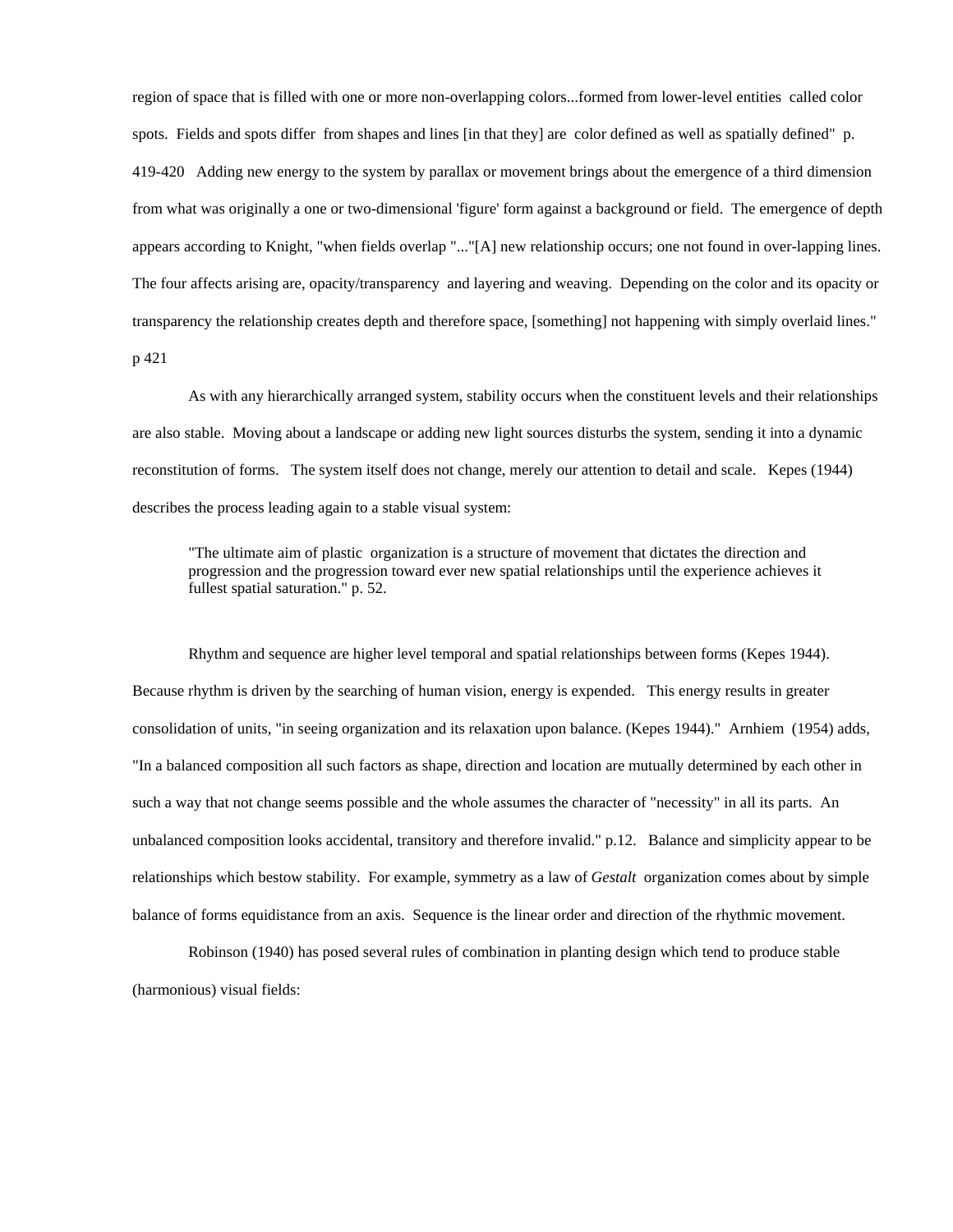[1]"Scale may vary if rhythm is constant

[2] rhythm may vary if scale is constant ...

[3] both scale and rhythm may vary if direction is constant...

[4] Unity occurs where all [scale, rhythm, direction, form, texture, and color] are constant. But

constant and complete rhythm grows monotonous.....

[5] Texture and color may vary if the form is constant.

- [6] Texture and form may vary if color is constant.
- At least one uniform factor is essential for harmony." p.75.

Most humans will be able to agree on the lower order forms, but as more energy and thought is invested in a

complex visual field the more discrimination and judgment will be call for by the observer. Unstable configurations of

forms and ambiguity-induced tension invite arbitrary and humanly-imposed structure. Aesthetician, Nelson Goodman

declares;

"...We have to read the painting [landscape?] as well as the poem and that aesthetic experience is dynamic rather than static. It involves making delicate discriminations and discerning subtle relationships, identifying symbol systems and characters within these systems and what these characters denote and exemplify, interpreting works and reorganizing the world in terms of works and works in terms of the world." p 241

The structure as it then exists will be meaning applied to a dynamical system. By bringing the human viewer into the system discernment of symbols can occur. It is then that the visual field becomes a language.

"In sum," Nelson Goodman ( 1968) states, "effective representation and description require invention. They

are creative. They inform each other; and they form, relate, and distinguish objects. That nature imitates art is too timid

a dictum. Nature is product of art (visual language) and discourse (verbal language)." p.33

#### End Notes and Quotes

"As humans, we belong to that component of nature given to organizing and structuring. We not only physically organize ourselves and our environment, but we also organize our perceptions of the physical world into abstract structures. When we project these abstractions back onto the physical world, their usefulness leads us to surmise that they reflect to some degree a structure possessing independent existence." Whyte, Lancelot Law 1969. "Hierarchy in Concept " in *Hierarchical Structures* Whyte, L. L*.,* A. Wilson and D. Wilson (eds.) p. 1 New York:Elsevier.

Structural hierarchy represents complexity LL Whyte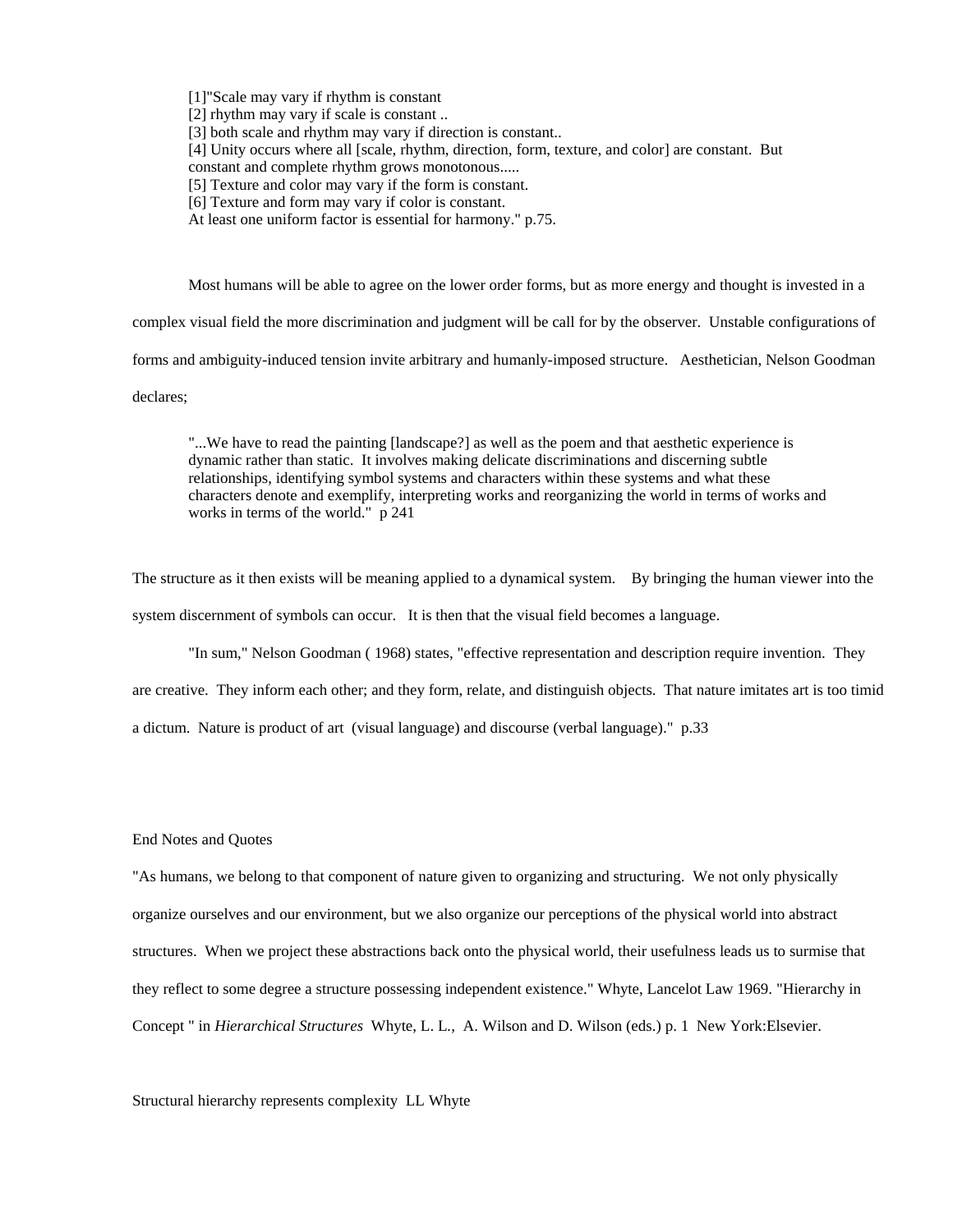Methodology of levels Mario Bunge 1969. "Metaphysics, Epistemology and Methodology of Levels" in *Hierarchical Structures* Whyte, L. L*.,* A. Wilson and D. Wilson (eds.) p. 25 New York:Elsevier

"For each level there is a set of relevant features , variables, laws, and principles in terms of which the system's behavior is described. For such a hierarchy to be effective it is necessary that the description on any level be considered independent of the description at other levels." Mesarovic' M. D. and D. Macko. 1969 "Scientific Theory of Hierarchical Systems". in *Hierarchical Structures* Whyte, L. L*.,* A. Wilson and D. Wilson (eds.) p. 30 New York:Elsevier

"Selection of the strata in which a given system is described depends upon the observer, his knowledge and interest in the operation of the system....stratification is an interpretation of the system." Mesarovic' M. D. and D. Macko. 1969 "Scientific Theory of Hierarchical Systems". in *Hierarchical Structures* Whyte, L. L*.,* A. Wilson and D. Wilson (eds.) p. 32 New York:Elsevier.

"Each Stratum has its own set of terms, concepts and principles and what is considered as a system and its objects are different on each stratum. Furthermore, there is a hierarchy of objects and languages in which they are described." Mesarovic' M. D. and D. Macko. 1969 "Scientific Theory of Hierarchical Systems". in *Hierarchical Structures* Whyte, L. L*.,* A. Wilson and D. Wilson (eds.) p. 33 New York:Elsevier

"By moving up the hierarchy, the description becomes broader and refers and refers to larger subsystems.." Mesarovic' M. D. and D. Macko. 1969 "Scientific Theory of Hierarchical Systems". in *Hierarchical Structures* Whyte, L. L*.,* A. Wilson and D. Wilson (eds.) p. 35 New York:Elsevier.

"What measurable properties( angles, lengths, times, masses, potentials etc.) are associated with each level? Lancelot Law Whyte. 1969 "Five Questions". in *Hierarchical Structures* Whyte, L. L*.,* A. Wilson and D. Wilson (eds.) p. 51 New York:Elsevier.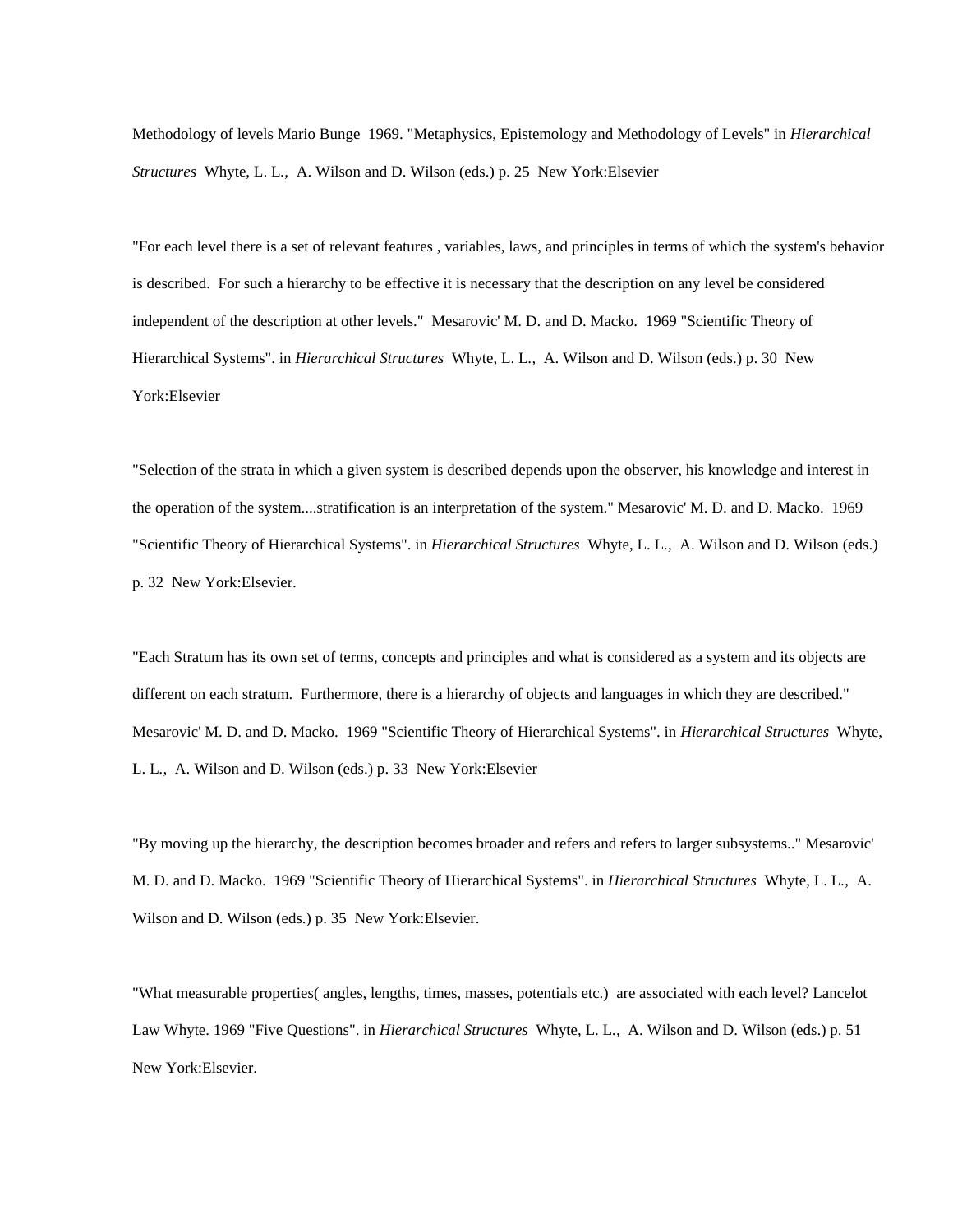"What we call natural interfaces are identifiable either by...*decomposability* , or through the existence of some form of closure. The most apparent form of closure is t*opological* closure -- the encompassing by (one or more) closed surfaces of a spatial neighborhood that coincides with or bounds the extension of a physical object." Wilson, Albert. 1969 Closure, Entity and Level" . in *Hierarchical Structures* Whyte, L. L*.,* A. Wilson and D. Wilson (eds.) p. 54 New York:Elsevier.

"You have to structure it (nature) to be able to do something about it; but...you mustn't take it too seriously" Gerard, R.W. 1969,. "Hierarchy, Entitation and Levels" in *Hierarchical Structures* Whyte, L. L*.,* A. Wilson and D. Wilson (eds.) p. 219 New York:Elsevier.

"The boundary surface for one property ...will tend to coincide with the boundary surfaces for many other properties.. because the surfaces are *mutually re-enforcing*. I think this somewhat astonishing regularity of nature has not been sufficiency emphasized in perception-philosophy. It is this that makes it useful and possible for use to identify certain sharply defined regions of space as 'objects.' This is what makes a collection of properties a 'thing' rather than a smear of overlapping images" Platt, John. 1969. in *Hierarchical Structures* Whyte, L. L*.,* A. Wilson and D. Wilson (eds.) p. 203 New York:Elsevier.

"All gradient and flows in the region very near the boundary will tend to be either parallel or perpendicular to the boundary." Platt, John. 1969. in *Hierarchical Structures* Whyte, L. L*.,* A. Wilson and D. Wilson (eds.) p. 204 New York:Elsevier.

"In general the internal language of a system is never the same as its exchange language to the environment or to other systems." Platt, John. 1969. in *Hierarchical Structures* Whyte, L. L*.,* A. Wilson and D. Wilson (eds.) p. 207 New York:Elsevier.

Gardner notes anthropologist Levi-Strauss as indicating "...the principal feature of all minds is to classify..." ""Individuals devise concepts and comparisons ...because they satisfy cognitive constraints (they are good to 'think with'). Gardner, Howard. 1982. *Art, Mind and Brain* New York:Basic Books. p 33.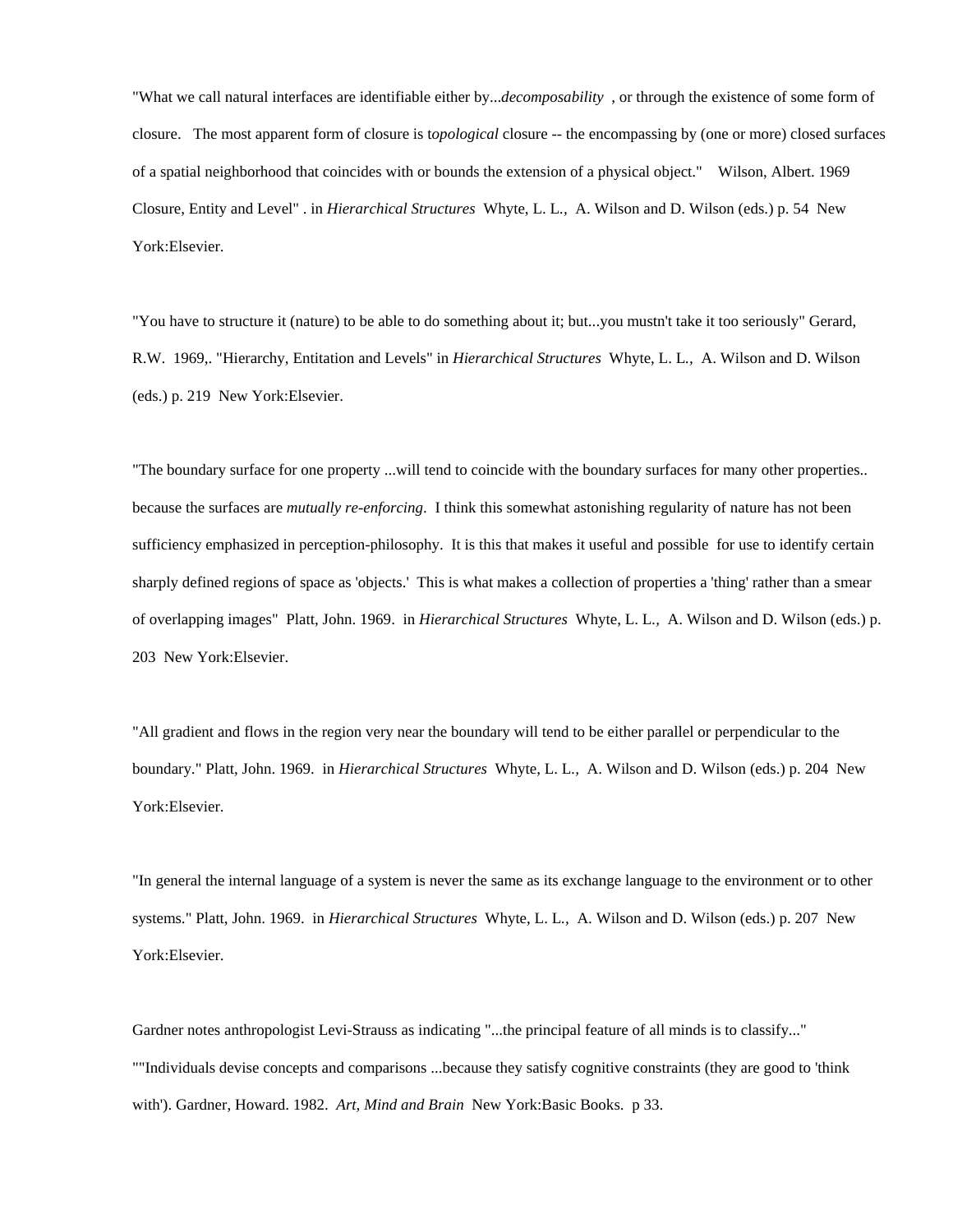Susan Langer: Discursive symbolism in which "one notes the meaning of each term, combines them according to accepted rules of syntax and arrives at a commonly shared meaning....Presentational symbolism in which an idea could be gleaned from a picture. [They] present themselves and must be apprehended as a whole, moreover, they operate primarily through shades of meaning, nuances, connotations and feelings." Gardner, Howard. 1982. *Art, Mind and Brain* New York:Basic Books. p 51.

Nelson Goodman: "verbal language does not have notationality, because " the meaning universe of language is chockfull of ambiguity, redundancy, and other blurring features. ...[A]rtforms such as painting, and sculpture violate all criteria of notationality. One can not ascertain what the constituent elements are (there are no equivalents to words or notes in paintings), or how the might conceivably be combined, or what the elements of the work or the work as a whole stand for or represent. Painting is filled with multiple meanings at every possible level." Gardner, Howard. 1982. *Art, Mind and Brain* New York:Basic Books. p 57.

Goodman: "Whether symbols [e.g., lines] function as artistic symbols depends upon which of the properties of the symbol one attends to." Gardner, Howard. 1982. *Art, Mind and Brain* New York:Basic Books. p 58.

Gardner on Goodman's art of sampling; "In Goodman's view, works of art can be profitably viewed as samples....Versions of the world that strike as 'fair' or 'right' are those that seem to capture significant aspects of our own experiences, perceptions, attitudes and intuitions"..That is a swatch"...reflecting the principal features of the entire bolt"/

"In sum, effective representation and description require invention. They are creative. They inform each other; and they form, relate, and distinguish objects. That nature imitates art is too timid a dictum. Nature is product of art and discourse." Goodman, Nelson. 1968. *Languages of Art* New York:Bobbs-Merrill p.33

"...We have to read the painting as well as the poem and that aesthetic experience is dynamic rather than static. It involves making delicate discriminations and discerning subtle relationships, identifying symbol systems and characters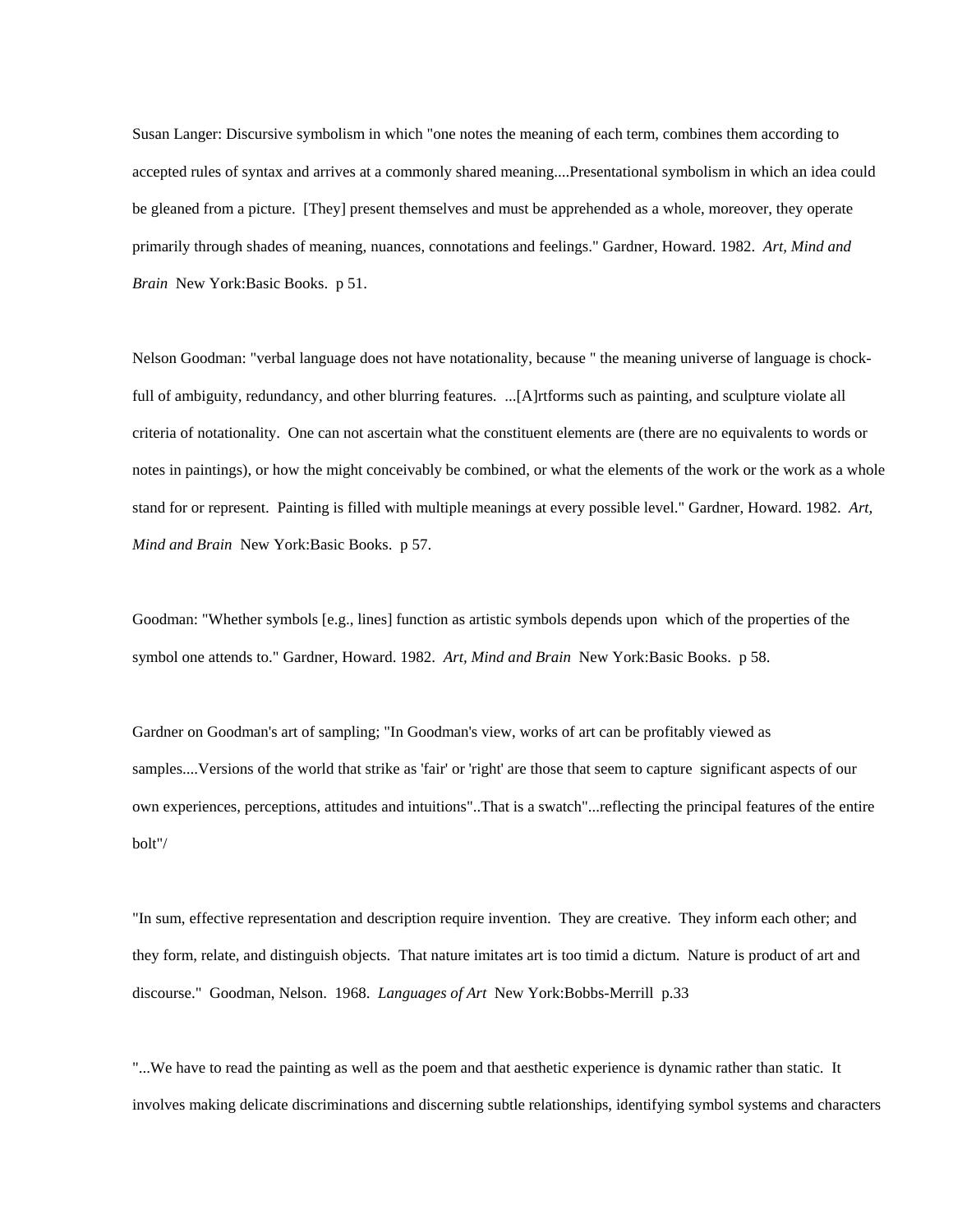within these systems and what these characters denote and exemplify, interpreting works and reorganizing the world in terms of works and works in terms of the world." Goodman, Nelson. 1968. *Languages of Art* New York:Bobbs-Merrill p 241

"To think of science as motivated ultimately by practical goals, as judged or justified by bridges and bombs and the control of nature, is to confuse science with technology. Science seeks knowledge without regard to practical consequences, and is concerned with prediction not as a guide for behavior but as a test of truth. Disinterested inquiry embraces both scientific and aesthetic experience." Goodman, Nelson. 1968. *Languages of Art* New York:Bobbs-Merrill. p 242.

"Most of the troubles [in the function of feeling] that have been plaguing us can, I have suggested, be blamed on the Domineering dichotomy between cognitive and emotive" this separation "...keeps us form seeing that the emotions function cognitively."

"...salient specific qualities of color, shape...."Goodman, Nelson. 1968. *Languages of Art* New York:Bobbs-Merrill 261

"The artist focuses his attention on the inconsistencies between expectations and what unfolds. The inconsistencies then draw attention to what has been taken for granted or what it is to be human; the apparent contradictions focus on human scale.....Both the artist and the scientist are conscious of the human scale, but the artist celebrates it while the scientist tries to eliminate its effect." Allen, T H. F. and T. B. Starr. 1982. *Hierarchy: Perspectives for Ecological Complexity* . Chicago University Press. p.26.

YFT: Qualitative differences of space are not new relations per se, but to speed of motion in space.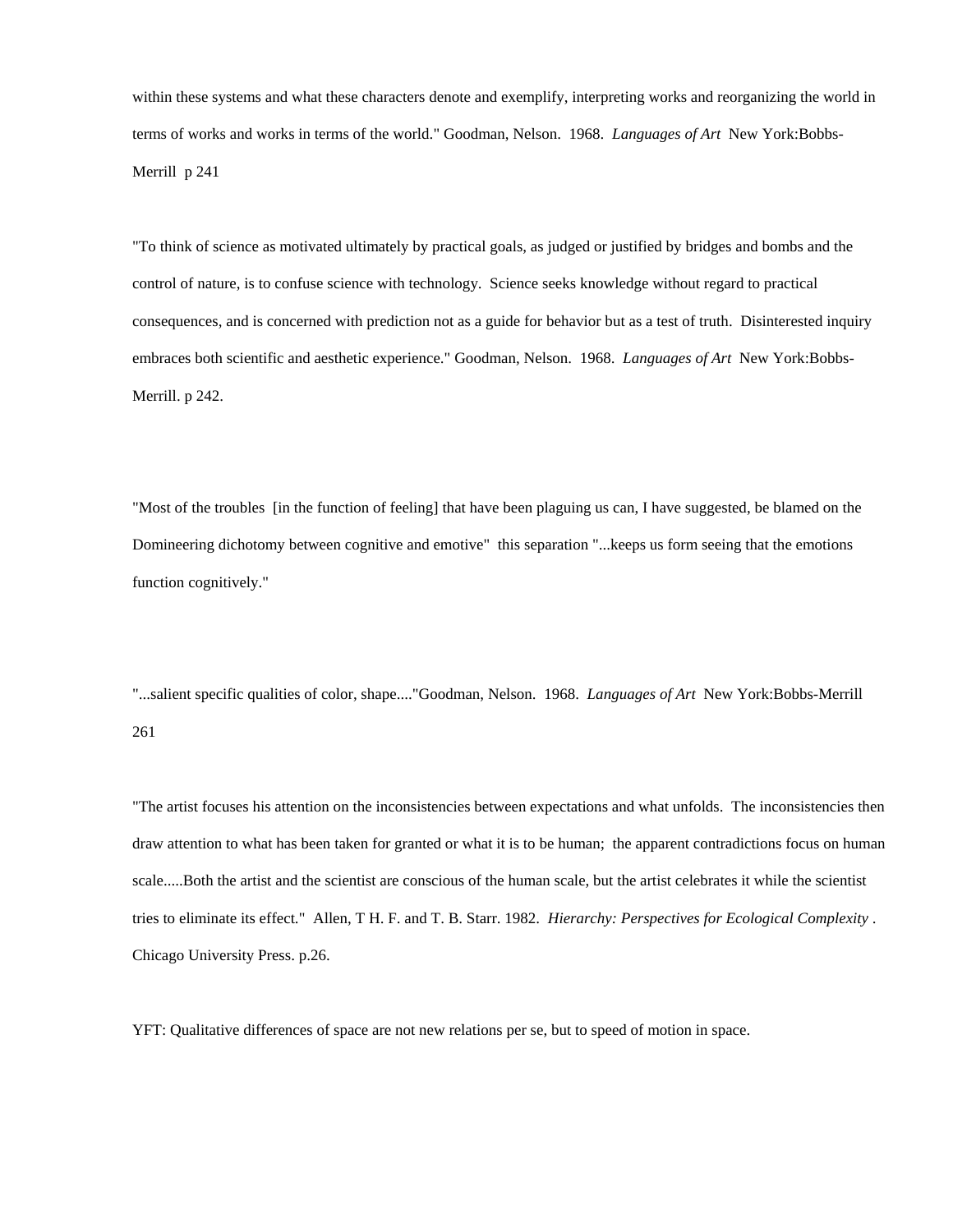von Bertalnaffy "Ultimately all boundaries are dynamic...Hence and object and particular a system is definable only by its cohesion in a broad sense, that is interactions of the component elements. In this sense an ecosystem of social system is just as real as an individual plant, animal or human; and problems, strikingly demonstrate their 'reality'...the distinction between 'real' and objects and systems as given in observation, and 'conceptual' constructs and systems cannot be drawn in any common-sense way." Allen, T H. F. and T. B. Starr. 1982. *Hierarchy: Perspectives for Ecological Complexity* . Chicago University Press. p.69

"The meaning and consequence of structural boundaries are more readily observed and so understood than functional boundaries. Allen, T H. F. and T. B. Starr. 1982. *Hierarchy: Perspectives for Ecological Complexity* . Chicago University Press. p.70.

"The most important visual relationship is scale. It is concerned with the relative size of things." Laurie, Michael. 1976. *An Introduction to Landscape Architecture* p. 133 New York:Elsvieier.

Laurie: Color and texture are properties of surfaces. Physical surfaces differentiate a line from a plane and a plane from a mass and mass from space.

Laurie: On a landscape site form is determined by the boundaries, property lines, topography, microclimate, views, adjoining buildings and so forth. The boundary must relate to those outside influences just mentioned and simultaneously the internal feature and activities. *An Introduction to Landscape Architecture* p. 133 New York:Elsvieier.

"Line, color and texture are essentially expressions of form....They are so closely inter-related that any distinction or separation is arbitrary, purely for purposes of study. Robinson, Florence Bell. 1940. *Planting Design*. New York:McGraw-Hill .p.60.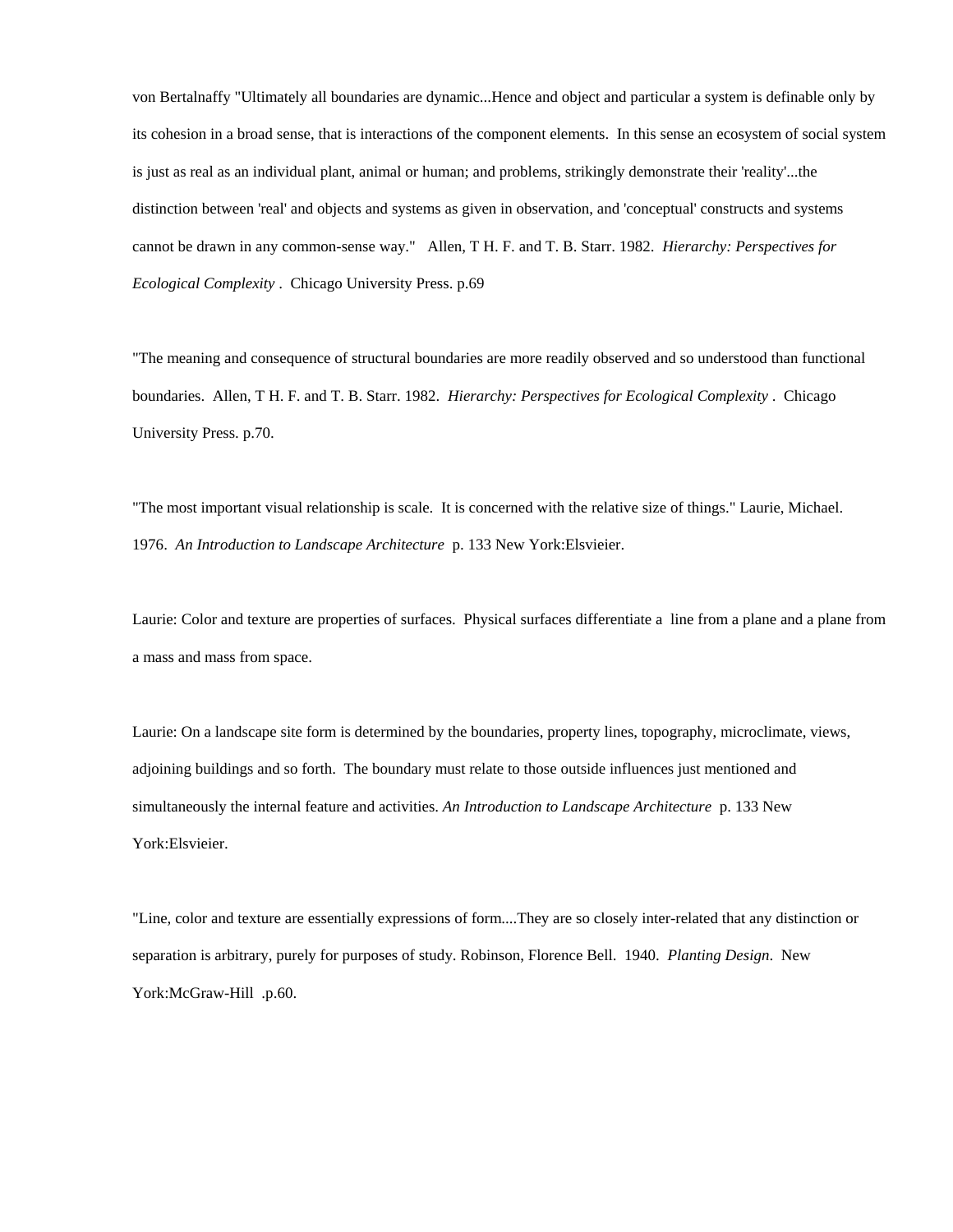"[Form] lies within finite boundaries of experience. And only in so far as color and texture partake of the limitations of form do they fall within the perception of the average individual....We think only in terms of form." Robinson, Florence Bell. 1940. *Planting Design*. New York:McGraw-Hill .p.61.

"Mass is composed of forms, form is built upon line or direction and both are bounded by silhouette. Thus mass and form, line and silhouette must be consider together," Robinson, Florence Bell. 1940. *Planting Design*. New York:McGraw-Hill .p.62.

"Always the aim of design is *harmony*." Robinson, Florence Bell. 1940. *Planting Design*. New York:McGraw-Hill .p.65.

""...we proceed to the abstract study of mass and form...begin[ning] with a few simple outlines...from there we build up a mental perception of depth and distance, of opposition and balance, of scale and proportion, of sequence and time, of climax and interest." Robinson, Florence Bell. 1940. *Planting Design*. New York:McGraw-Hill .p.65.

"Scale may vary if rhythm is constant, rhythm may vary if scale is constant or both scale and rhythm may vary if direction is constant.. Unity occurs where all [scale, rhythm, direction *or* form texture, color] are constant. But constant and complete rhythm grows monotonous.....Texture and color may vary is the form is constant. Texture and form may vary if color is constant. At least one uniform factor is essential for harmony." Robinson, Florence Bell. 1940. *Planting Design*. New York:McGraw-Hill .p.75.

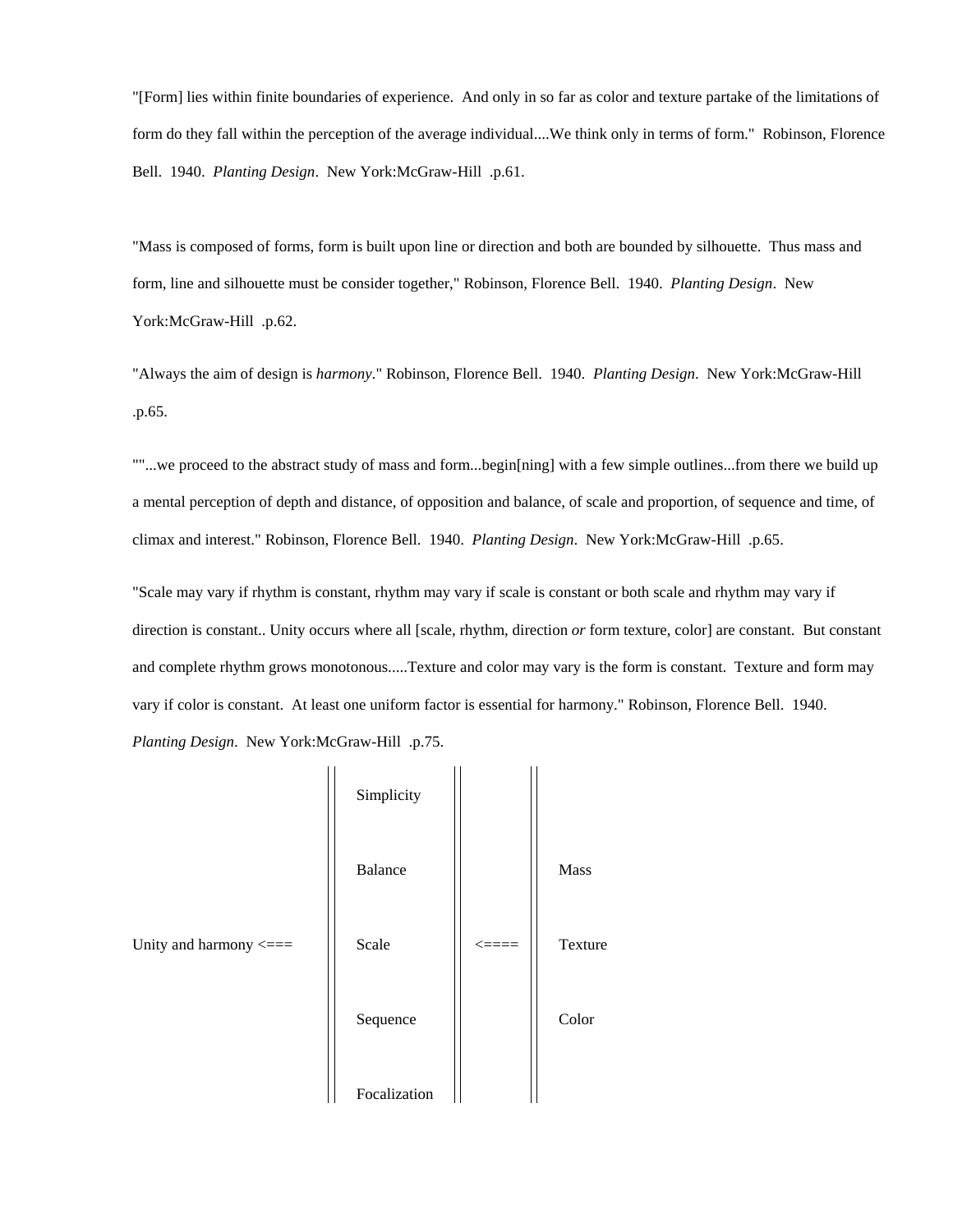"The reorganization of our visual habits so that we perceive not isolated 'things' in 'space' but structure, order and the relatedness of events in space-time, is perhaps the most profound kind of revolution possible--a revolution that is long overdue not only in art but all our experience." Hayakawa, S. I. 1939. *Language in Thought and Action*. New York: Harcourt-Brace.

"Vision shares with speech the distinction of being the most important means by which apprehend reality." Hayakawa, S. I 1944 "Art Means Reality" in Kepes, Gyorgy. 1944 *The Language of Vision*. Chicago: Theobald, p. 10.

"The plastic image has all the characteristics of living organism. It exists through the forces in interaction which are acting in their respective fields , and are conditioned by these fields. It has an organic spatial unity; that is the whole behavior of which is not determined by that of its individual components, but where the parts are determined by the intrinsic nature of the whole. It is, therefore, and enclosed system that reaches its dynamic unity by various levels of integration; by balance, rhythm and harmony. Kepes, Gyorgy. 1944 *The Language of Vision*. Chicago: Theobald, p. 16.

"The forces of visual attraction--a point, a line, an area--exist in an optical background and act upon an optical field. This optical field is projected on the retinal surface of the eyes as an inseparable background for the distinct visual units. One can not, therefore perceive visual units as isolated entities but relationships....[they] drive their qualities in relationship to their respective backgrounds, ranging form immediate surrounding surface to the optical field as a whole." Kepes, Gyorgy. 1944 *The Language of Vision*. Chicago: Theobald, p. 17.

"Whether we wish it or not, any optical differentiation of a picture surface generates a sense of space....by virtue of the process through which the eye organizes their visible difference into a whole." Kepes, Gyorgy. 1944 *The Language of Vision*. Chicago: Theobald, p. 18

"The actual visual elements are only the focal points of this field; they are the concentrated energy. Color, value, texture, point, line area radiate different amounts of energy and thus each element or quality can encompass a different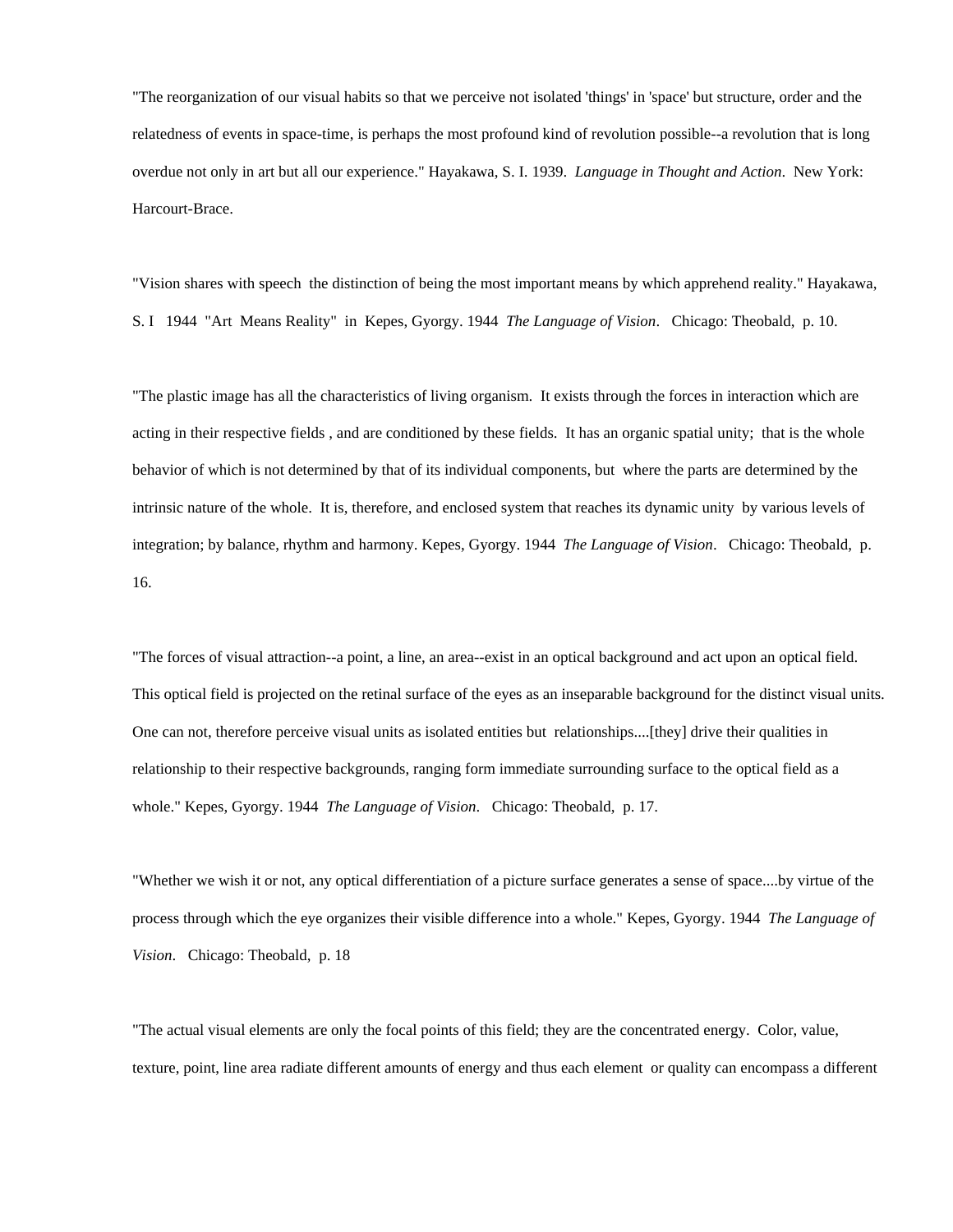radius of the picture surface. These fields extend into every dimension and each field has its own unique form." Kepes, Gyorgy. 1944 *The Language of Vision*. Chicago: Theobald, p. 29.

"Exposed to a visual field that in its light quality is to the slightest degree heterogeneous, one organizes that field into two opposing elements; into a figure against a background." 1944 "Art Means Reality" in Kepes, Gyorgy. 1944 *The Language of Vision*. Chicago: Theobald, p. 31

"Confronted with a complex optical field, one will reduce it to basic inter-relationships. Just as in nature there is a tendency to find the most economic surface unity in every formation, so in visual organization there is the tendency to find the most economic spatial unity in the ordering of the optical differences." Kepes, Gyorgy. 1944 *The Language of Vision*. Chicago: Theobald, p. 45.

"Because kinship of elementary visual qualities is more fundamental to image building that the relations of empirical experience, the patterns on [a snake's body] are more easily seen together with corresponding patterns in its background form--knowledge of which is acquired in one's other experience. The snake disappears into its background. Kepes, Gyorgy. 1944 *The Language of Vision*. Chicago: Theobald, p. 45.

"Proximity is the simplest condition of organization." Kepes, Gyorgy. 1944 *The Language of Vision*. Chicago: Theobald, p. 46.

"..the optical units organized into spatial configurations become more than he sum of their component parts. These larger wholes form with other groups a still farther reaching unit , and this process continues until all possible relationships are exhausted. ... The number of units can be increased in so far as they do not interfere, forming further units. But when this point of saturation is reached, there is no further opportunity for plastic organization. A uniformity of surface is produced on new level." Kepes, Gyorgy. 1944 *The Language of Vision*. Chicago: Theobald, p. 51.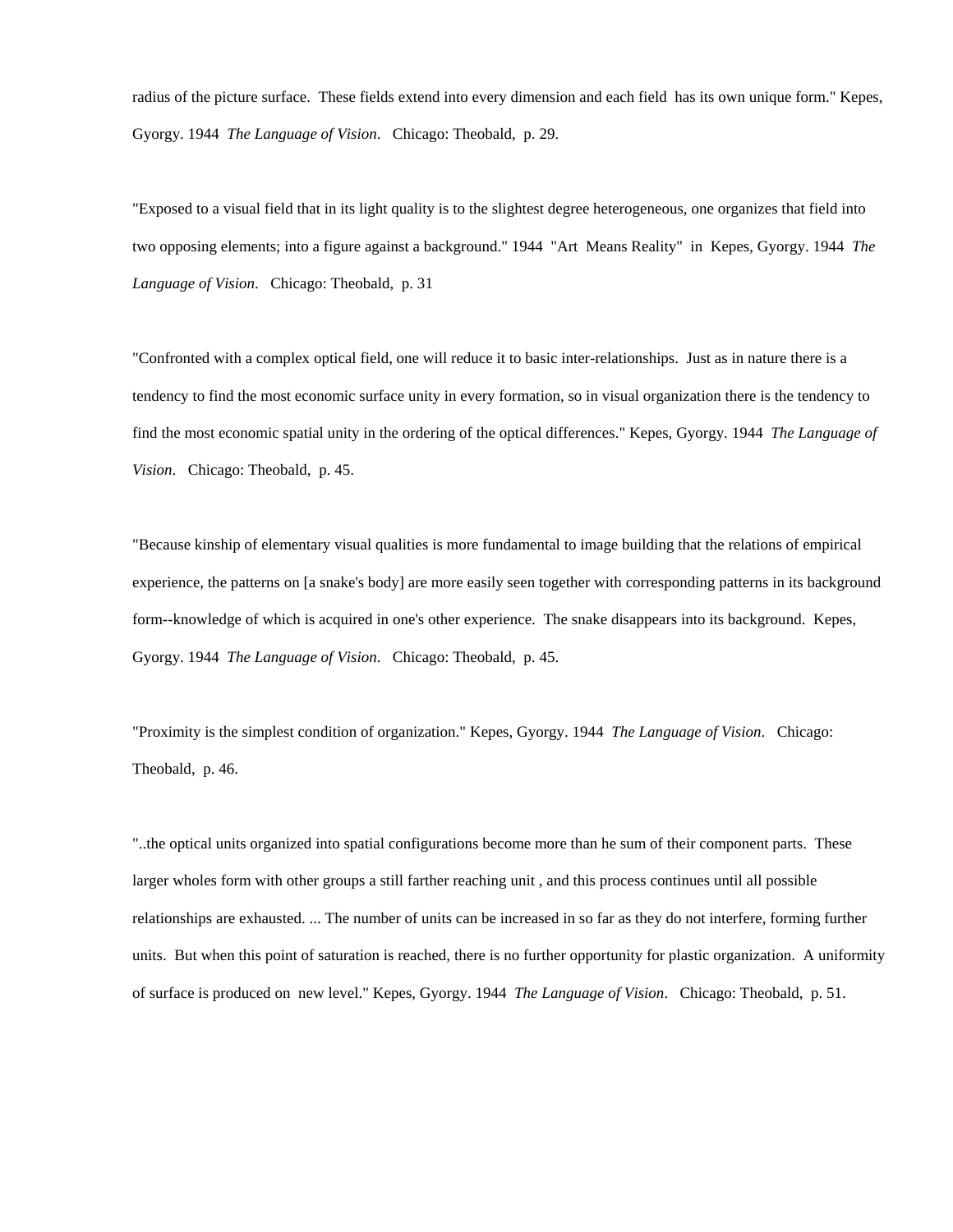"The ultimate aim of plastic organization is a structure of movement that dictates the direction and progression and the progression toward new spatial relationships until the experience achieves it fullest spatial saturation." Kepes, Gyorgy. 1944 *The Language of Vision*. Chicago: Theobald, p. 52.

"Rhythm can not be grasped as one isolated visual sensation. Its very meaning lies in the fact that it is an order of greater temporal whole" Kepes, Gyorgy. 1944 *The Language of Vision*. Chicago: Theobald, p. 53.

Rhythm can be thought of as an active spatial (and hence temporal) search. Alternating views of figure/ground relationships ebb and flow with new spatial relationships requiring an alternation of energy expenditure in seeing organization and it relaxation upon balance.

"One does not see every aspect of visible things and events; one selects and arranges the visual stimulations according to one's attitude toward [them]. To the same degree that the knowledge of the environment and the habits and attitudes toward the environment change, the visual habits of representation will also change." Kepes, Gyorgy. 1944 *The Language of Vision*. Chicago: Theobald, p.68

"Contextual shaping is only another term for *grammar*." Bateson, Gregory 1979. *Mind and Nature: A Necessary Unity.* p. 18 New York:Dutton

"Division of the perceived world in to parts and wholes is convenient and may be necessary, but not necessity determines how it shall be done." Bateson, Gregory 1979. *Mind and Nature: A Necessary Unity.* p. 42 New York:Dutton

"..'things' are produced, are seen as separate form other things and are made real by their internal relations and by their behavior in relationship with other thing and the [viewer]....they can only enter the world of communication and meaning by their names, qualities and their attributes (i.e., by reports of their internal and external relations and their interactions)." Bateson, Gregory 1979. *Mind and Nature: A Necessary Unity.* p. 67-8 New York:Dutton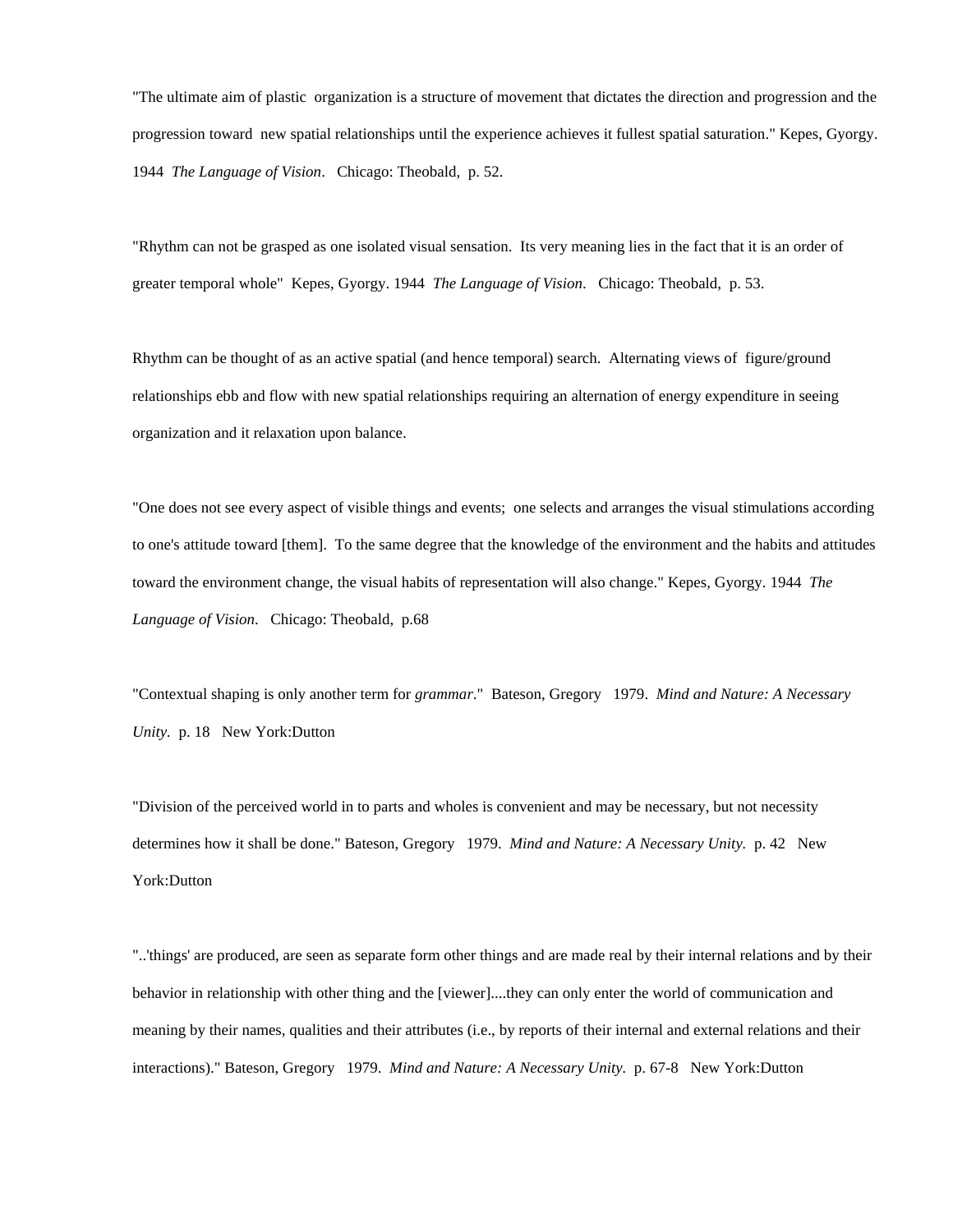"...proceeded from a classification or typology to a study of the processes that generated the differences summarized in the typology. But the nest step was from process to typology of process....a dialectic between form and process." Bateson, Gregory 1979. *Mind and Nature: A Necessary Unity.* p. 212 New York:Dutton

"Shape is one of the essential characteristics of objects grasped by the eyes. It refers to the spatial aspects of things, excepting location and orientation. That is, shape doesn't tell us where an object is and whether it is upside down or fright side up. It concerns, first of all, the boundaries of masses." Arnhiem, Rudolf. 1954. *Art and Visual Perception*.. Berkeley:U Cal Press. p.37.

"...simplicity ...depends upon (a) the simplicity of the stimulus which gives rise to the precept (b) Simplicity of the meaning to be conveyed by the precept; (c) the relationship between meaning and precept (d) the mental set of the individual observer. Arnhiem, Rudolf. 1954. *Art and Visual Perception*.. Berkeley:U Cal Press. p.50.

Simplicity = closure/unity?

 "It is quite clear that relationships between the parts depend on the structure of the whole." Arnhiem, Rudolf. 1954. *Art and Visual Perception*.. Berkeley:U Cal Press. p.66

"In a balanced composition all such factors as shape, direction and location are mutually determined by each other in such a way that not change seems possible and the whole assumes the character of "necessity" in all its parts. An unbalanced composition looks accidental, transitory and therefore invalid." Arnhiem, Rudolf. 1954. *Art and Visual Perception*.. Berkeley:U Cal Press. p.12.

A shape grammar is a starting shape and a set of rules that are applied recursively crating a series of related shapes called a language. A color grammar additionally incorporates a third rule that applies to the color field, It is "a continuous or discontinuous, finite region of space that is filled with one or more non-overlapping colors...formed from lower-level entities called color spots. Fields and spots differ from shapes and lines [in that they] are color defined as